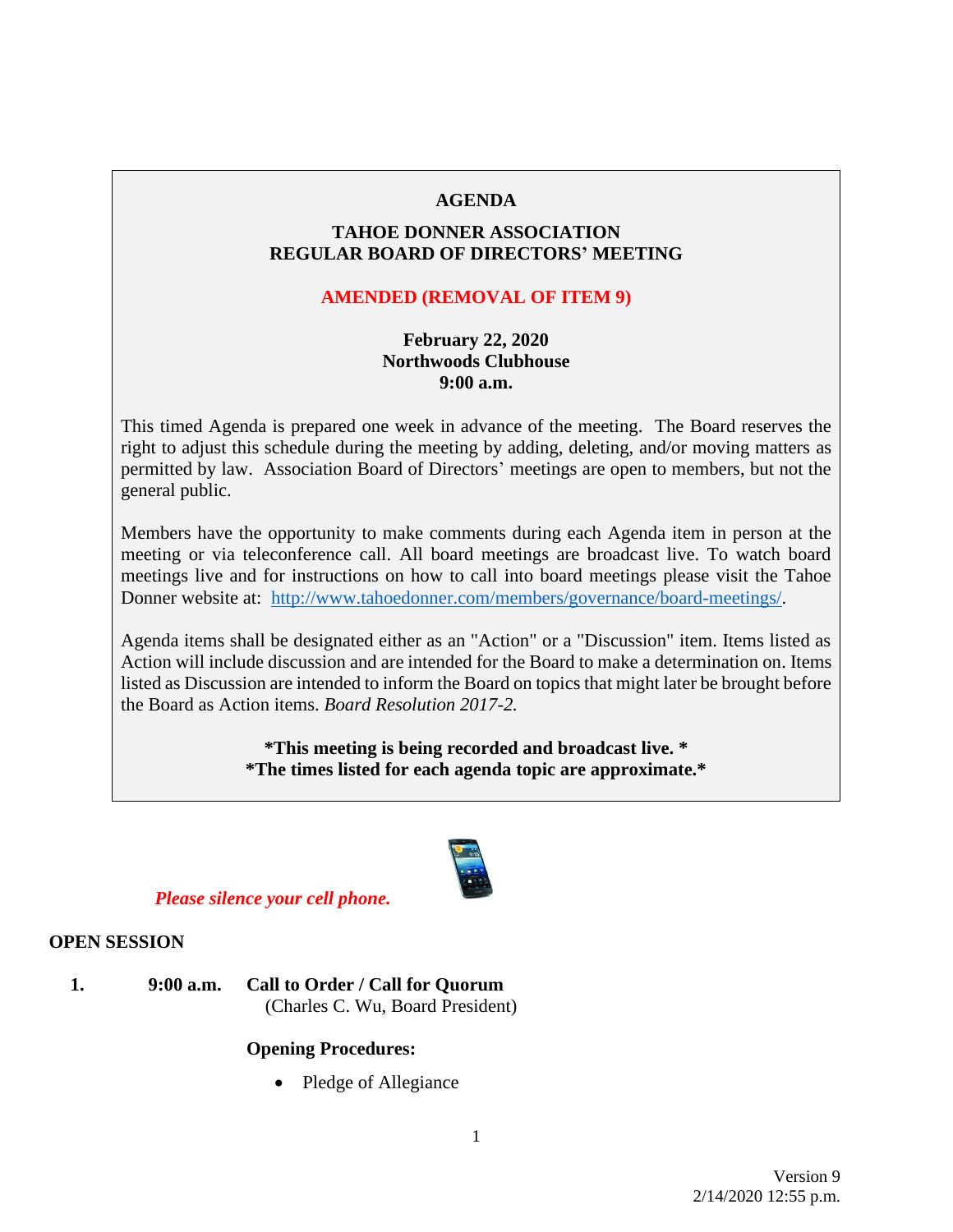#### **2. 9:01 a.m. Member & Director Comments**

Property owners' comments are welcomed at this time for matters not on the agenda and are limited to three minutes. However, members may submit additional comments by email to the Board at **board@tahoedonner.com**. The Board president will recognize members to comment on agenda items as they occur. Members will have the option of making comments during the meeting in person, or via teleconference call. Members are requested to identify themselves and to include Unit and Lot Number or Tahoe Donner address. Directors and Staff are limited by law to brief responses and clarifying questions to matters not on the agenda. Directors may request Staff to report back to the Board concerning such matters and place the matter on a future Board agenda.

Board meetings are defined by the Davis-Stirling Act as a gathering of a majority of directors at the same time and place to "hear, discuss, or deliberate upon any item of business that is within the authority of the Board." (Civ. Code §4090.) A Board meeting is a meeting of the corporation's Board of Directors' to conduct business of the corporation.

## **3. 9:15 a.m. Action: Consent Calendar**

All items listed under the Consent Calendar are considered to be routine and will be approved by one motion. There will be no separate discussion of these items unless a member of the Board requests a specific item to be removed from the Consent Calendar for separate action. Any item so removed will be taken up following the motion to approve the remainder of the Consent Calendar.

- January 31, 2020 Meeting Minutes
- Executive Session Report o January 31, 2020
- 2020/2021 Spring/Winter Ski Pass Rates for Downhill and Cross Country
- Covenants Committee Recommendation New Member Michael Paparian
- Elections Decision Paper for Accountancy Firm
- 5501 Report
- Disaster Response and Recovery Act (FEMA) Support Letter

#### **4. 9:25 a.m. Committee / Task Force Reports**

The Board of Directors will review the Committee / Task Force written minutes and reports as a routine monthly procedure, with no board discussion or action anticipated. Specific request from chairs for board Action or Discussion will be agenized as separate topics. Routine committee membership adjustments will be placed on the consent calendar.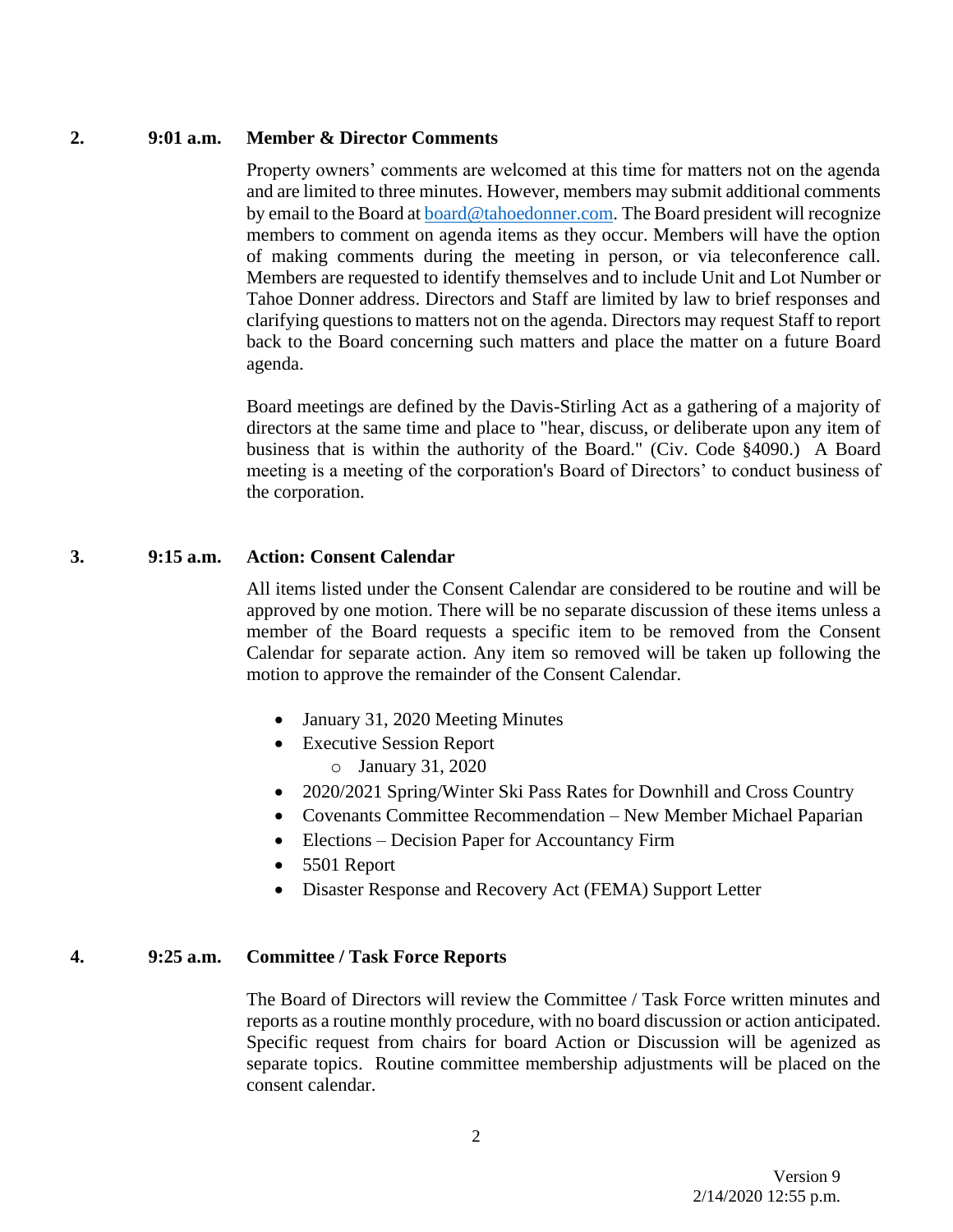- Architectural Standards Committee
- Covenants Committee
- Elections Committee
- Finance Committee
- General Plan Committee
- Tahoe Donner Giving Fund Committee

## **5. 9:30 a.m. Action: Proposed New Accessory Dwelling Unit and Junior Accessory Unit Rules**

(Annie Rosenfeld, Director of Risk Management and Real Property)

The Board of Directors will consider adopting the proposed new rules for Accessory Dwelling Units and Junior Accessory Dwelling Units. The 45 day notice was issued in the January 2020 TD News. The Board may take action to reject, modify or adopt the proposed rules.

#### **6. 10:00 a.m. Action: Proposed 2020 Architectural Standards Fee Schedule**

(Rod Whitten, Chair of the Architectural Standards Committee)

The Board of Directors will consider proposed increases and decreases to Architectural Standards Fee Schedule. The 45 day notice was issued in the January 2020 TD News. The Board may take action to reject, modify or adopt the proposed fee schedule.

#### **7. 10:30 a.m. Action: Houses in Violation of Association Minimum Standards**

(Rod Whitten, Architectural Standards Committee Chair)

Following a summary presentation of current architectural standards enforcement procedures, the Board may provide guidance to the Architectural Standards Committee to draft a new expedited approach to houses in violation with association minimum standards.

#### **8. 11:00 a.m. BREAK**

#### **9. 11:10 a.m. Action: Covenants Enforcement Procedures 45-Day Notice** (Fred Zapponi, Covenants Committee Chair)

The Board of Directors will discuss and consider approving proposed changes to the Covenants Enforcement Procedures to go out for 45-day member comment period.

#### **10. 11:30 a.m. Action: Working Lunch** (Charles Wu, Board President)

The Board of Directors will discuss and consider changing the lunch break to a working lunch during regular board meetings.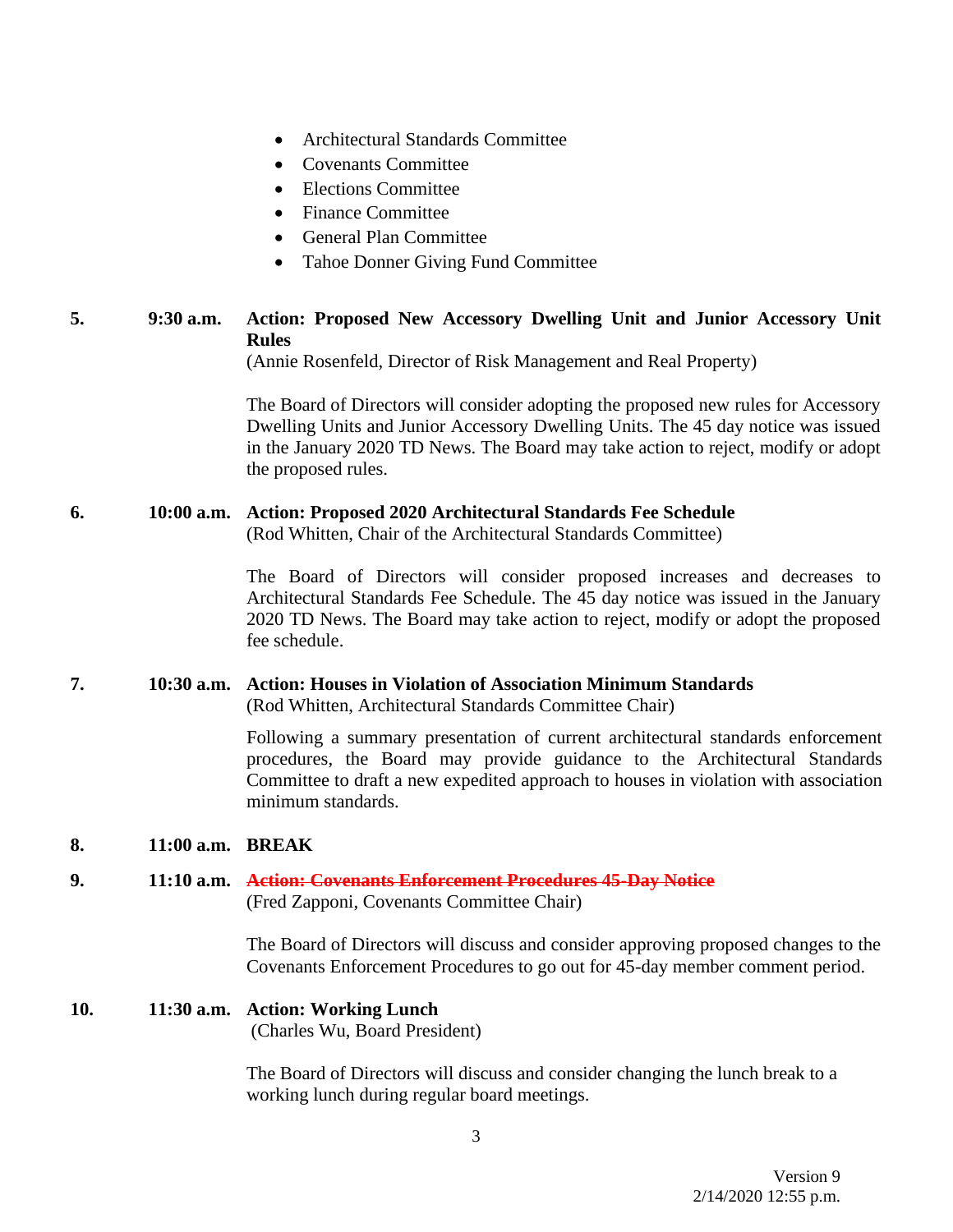## **11. 11:45 a.m. LUNCH**

All members are invited to join the Board of Directors for lunch. The Board Meeting will resume promptly at 12:15 p.m. to Agenda item 12.

## **12. 12:15 p.m. Action: Capital Projects Budget Update – Trout Creek/Downhill Ski Project** (Jon Mitchell, Director of Capital Projects)

The Board of Directors will be updated on modifications to the 2020 capital plan based on last month's feedback. In addition, the Board of Directors will be briefed on the Trout Creek Expansion project reconcilation summary.

The Board will also discuss the current 5 year capital plan, DHS sizing methodologies and provide guidelines to Jon and the GPC. Discussion of the benefits and disadvantages of "spinning" out the DHS subcommittee into a separate task force will also occur.

## **13. 12:45 p.m. Action: Information Technology and Aspenware Decision**

(Miah Cottrell, Director of Information Technology)

The Board will be briefed on the draft IT strategic plan, and provide strategic guidance related to this plan for the association. The Board will also review and consider approving Aspenware software purchase.

**14. 1:15 p.m. Action: Management Consultation Report** (Mike Shellito, Shellito Training and Consulting)

The Board of Directors will receive a presentation by Mike Shellito.

#### **15. 2:15 p.m. Action: Committee Charters**

(Board of Directors)

The Board of Directors will review and approve revised committee charters for the 5501 Audit Committee and Finance Committees.

#### **16. 2:40 p.m. Action: 2020 Committee Goals**

(Committee Chair)

The Board of Directors will consider approving 2020 goals for each standing committee:

- Finance Committee
- General Plan Committee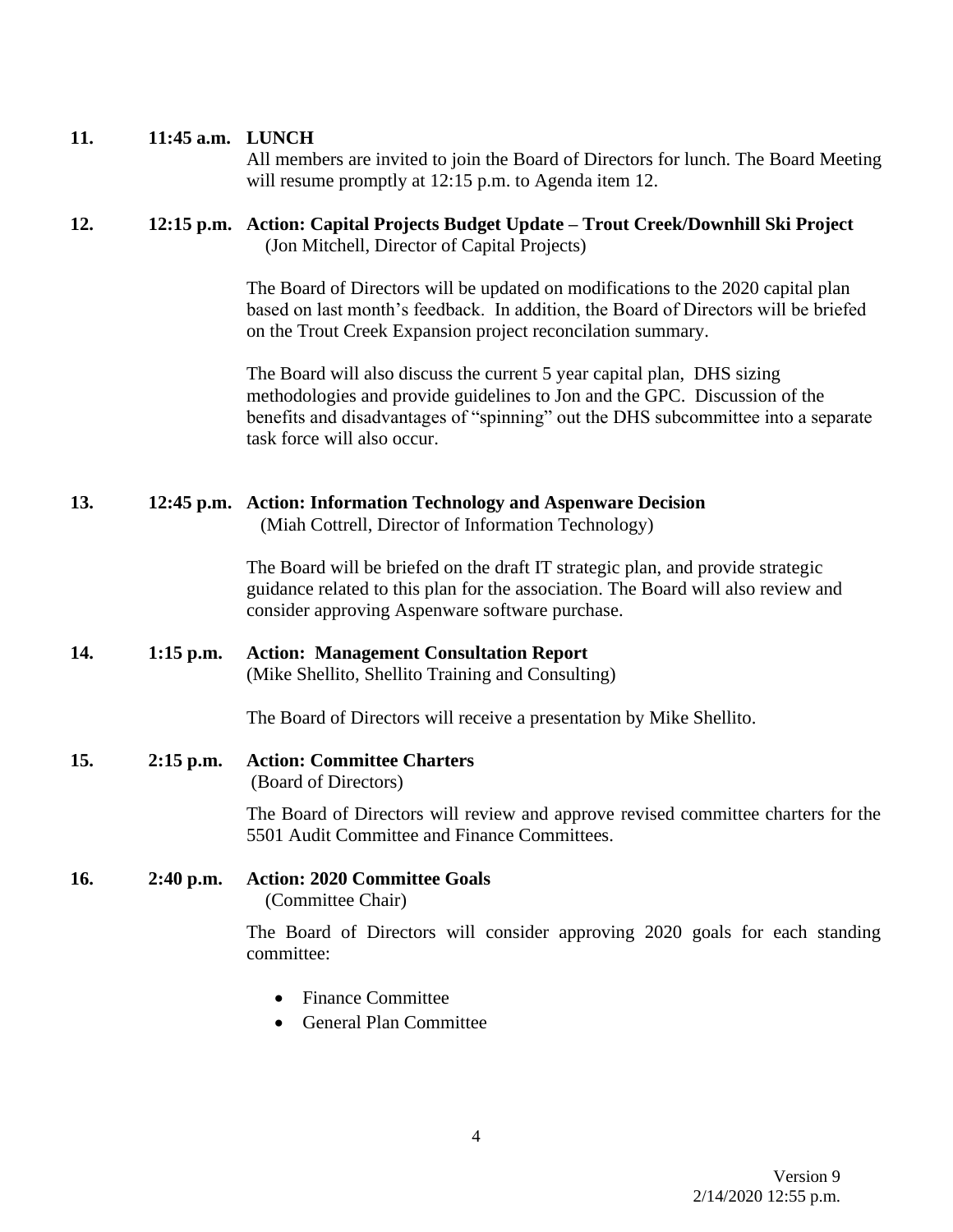# **17. 3:00 p.m. Action: Pending Suspension of Membership Rights and Authorization to Record Lien**

(Annie Rosenfield, Director of Risk Management and Real Property)

The Board of Directors will be asked to authorize the recording of liens against the properties of members who have failed to bring their assessment accounts current, which will result in the suspension of their membership rights.

APN- 45-330-11

# **18. 3:10 p.m. Executive Session (closed to members)**

The Board is allowed to meet in "executive session" to discuss certain topics (Civil Code §4935).

The Board of Directors plan to meet in Executive Session to discuss the following:

- Legal Matters
- Appeal  $(1)$
- Hearing  $(1)$
- Personnel Matters
- Contracts
- Approval of Executive Session Minutes

## **19. 5:00 p.m. Adjournment**

The next regularly scheduled Board of Directors meeting will be on **March 28, 2020** at the Northwoods Clubhouse, Mezzanine Room.

## **Tahoe Donner Committee Meeting Schedule**

<https://www.tahoedonner.com/wp-content/uploads/2019/07/Committee-Meeting-Schedule.pdf>

- Architectural Standards Committee
	- o Next Meeting March 11, 2020 9:00 a.m.
- Covenants Committee
	- $\circ$  Next Meeting March 12, 2020 at 3:00 p.m.
- Elections Committee
	- $\circ$  Next Meeting March 4, 2020 at 1:30 p.m.
- Finance Committee
	- o Next Meeting March 12, 2020 at 3:00 p.m.
- General Plan Committee
	- $\circ$  Next Meeting March 12, 2020 at 3:00 p.m.
- Tahoe Donner Giving Fund Committee
	- $\circ$  Next Meeting March 9, 2020 at 3:00 p.m.